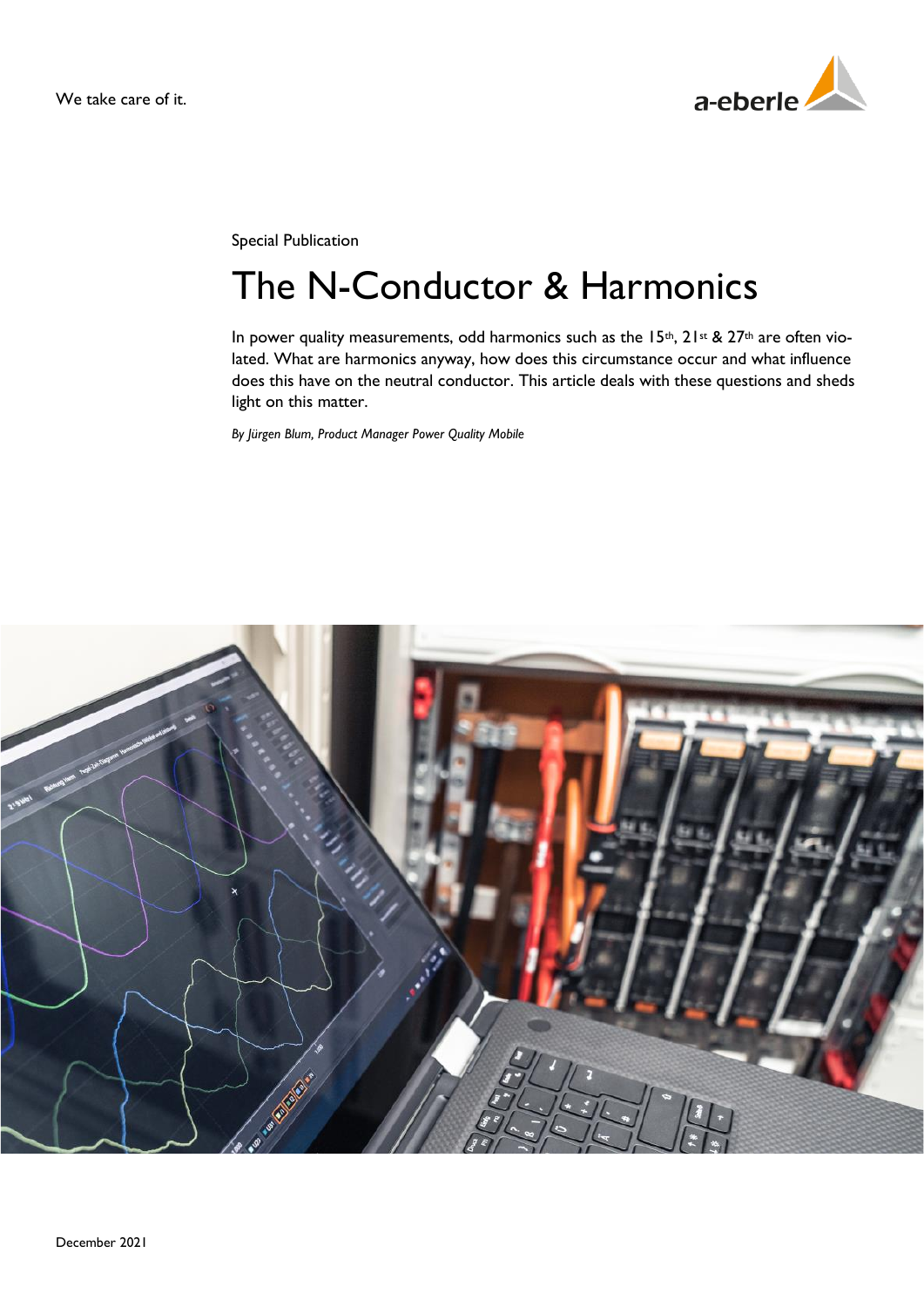

## **Definition of Harmonics**

Due to the increasing number of non-linear consumers, more and more network feedbacks occur which can be characterised by a non-sinusoidal current. The TÜV SÜD defines harmonics as follows:

*Harmonics are integer multiples of the mains frequency. They are caused by non-linear loads such as discharge lamps (e.g. energy-saving lamps), overloaded transformers, power supply units with peak-value rectifiers and by the use of power converter valves, e.g. rectifiers, frequency converters, regulators, UPS systems. The characteristic of these consumers and equipment is a non-sinusoidal current or a current flow that is periodically switched on and off. Generators whose winding technology allows the generation of harmonic voltages (harmonic fields) also cause harmonic currents when connected to the mains. These non-sinusoidal quanti-* *ties can be traced back to sinusoidal quantities using suitable mathematical procedures (Fourier analysis). In addition to the fundamental frequency (in Europe: 50 Hz), they also contain integer multiples, the so-called harmonics. These harmonic currents cause voltage drops at the mains impedances or at the generator impedance. These voltage drops (harmonic voltages) are superimposed on the fundamental frequency (50 Hz) and distort the sinusoidal shape of the mains voltage. As a result, the trouble-free operation of other consumers (e.g. motors, generators, capacitors) can be impaired.*

These harmonics can be detected by power quality measurements. Figure 1 shows a typical power quality measurement the case as described above has occurred. At first glance, the harmonics are exclusively odd and divisible by three.



**Figure 1: Limit value violation Report according to EN 50160**

### **Effects of single-phased devices**

Nowadays, more and more single-phase devices are used that are controlled via a switched-mode power supply. In the home area, these are, for example, computers, game consoles and many other household appliances. Nowadays, these devices no longer have a transformer connected upstream, but a switched-mode power supply. In most cases, a bridge rectifier is built into the input of these switching power supplies, which absorbs the current in the form of pulses. In the past, the current was taken up sinusoidal by a resistive load. Figure 2 shows a measurement of the pulse.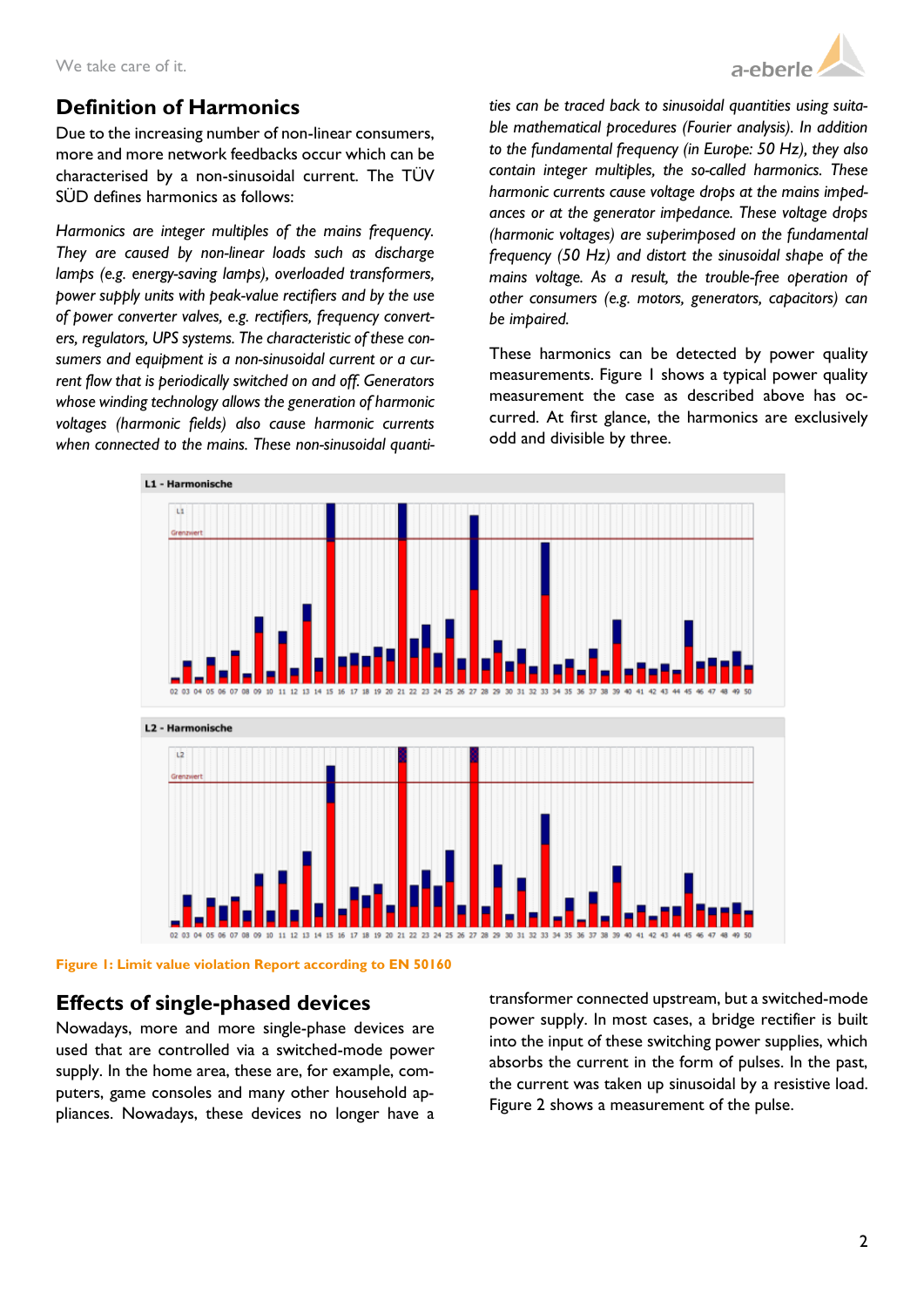



**Figure 2: Input circuit with B2 bridge rectifier**

#### **Description of the Harmonics**

Decomposing the current into its spectrum, all odd harmonics are present. The harmonics divisible by three add up on the N conductor. This is because the phases L2 and L3 are 120° out of phase in the threephase system. The 120° phase shift is of course also the time shift in which a full sinusoidal oscillation of 150 Hz is carried out as shown in figure 3. It can be seen in the figure that after 120° a full sine wave has been passed through and the next phase L2 then begins. If we now assume that similar loads are installed in the network on all three phases, then the third harmonic of the phase position for phase L2 and L3 would certainly also be in a similar position.

If the load on the three phases L1, L2 and L3 are symmetrical and loaded with 100 A, then the N conductor is not loaded. However, this is only true for the fundamental and for all harmonics that are not divisible by 3. If you can measure 10 A on all phases for a fifth harmonic, then you could also see only 0 A on the N conductor. The third harmonic has a special feature: since the initial position is exactly 120°, all samples of the phases L1, L2, L3 and N conductor must add up to 0. If the phases overlap exactly, this means that three times the current must flow on the N conductor. This circumstance also applies to the double and triple frequency, as well as the sixth or ninth harmonic. However, it is the case that mainly odd-numbered harmonics are found during investigations in the network and even-numbered harmonics hardly occur as a rule.



**Figure 3: Sine oscillations three-phase + 150 Hz**

# **Effects of current harmonics on the electrical grid**

In conclusion, it can be stated that current harmonics with an ordinal number divisible by three overlap to a triple magnitude with symmetrical loading in the neutral conductor. This poses a problem for the network in

that the impedance of the network for the harmonics divisible by 3 is four times as large as for the fifth harmonic or the fundamental. With symmetry, no current flows from the fifth harmonic on the N conductor, but three times the currents can be measured from the third harmonic, which flow back to the transformer. Therefore, for the harmonics divisible by 3, it is always